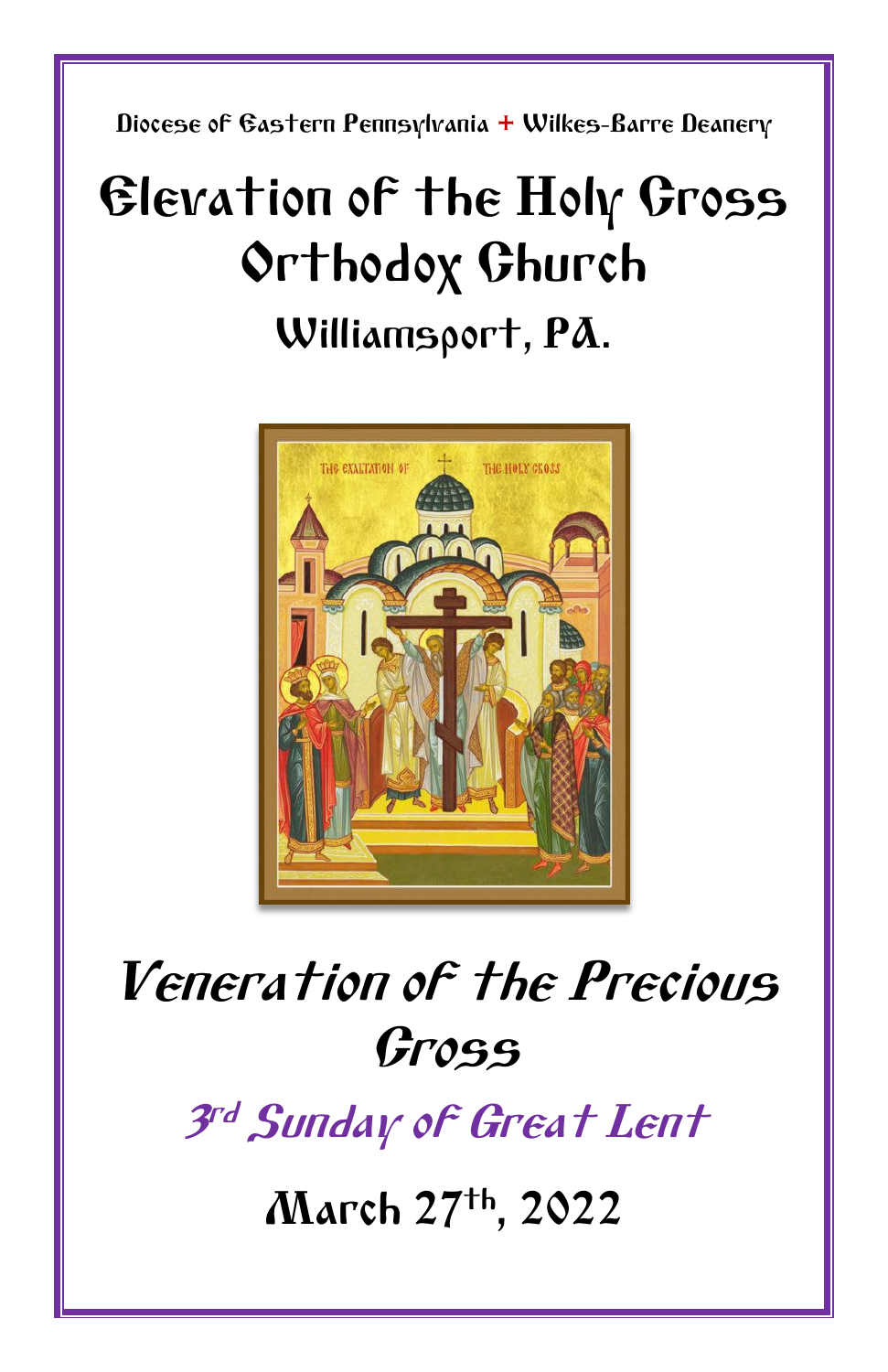## Elevation of the Holy Cross Orthodox Church

1725 Holy Cross Ln Williamsport, Pennsylvania 17701-2749 www.holycrosswilliamsport.org

Rev. Fr. Seraphim Reynolds, Pastor Office: 570.322.3020 (c) 717.576.3503 Email: priestseraphim@protonmail.com

> *Scripture Readings: Epistle: Hebrews 4:14-5:6 Gospel: St. Mark 8:34-9:1*

*A warm welcome to everyone this morning! Please join us for some fellowship after in the Parish Hall!*

#### **Services, Events & Announcements**

+ **Presanctified Liturgy** – Wednesday March 30th @ 5:30 (9th Hour @ 5:20) Lenten potluck following

 $+$  **Presanctified Liturgy** – Friday April 1<sup>st</sup> @ 5:30 (9<sup>th</sup> Hour @ 5:20) Lenten potluck following

+ *Great Vespers* – Saturday April 2nd @ 5pm

+ *Divine Liturgy* – *Sunday of the Ladder of Divine Ascent –* April 3rd @ 10am (Hours @ 9:40), a Lenten fellowship following in the Hall.

+ Please let Fr Seraphim know when you would like to go to confession during this Lenten Season.

+ **THANK YOU** from Fr. Seraphim & Mat. Mary for your cards, gifts, and cake on their 40<sup>th</sup> wedding anniversary. God Bless You!!

+ Michael Juran wishes to thank everyone who had a part in helping him (and Catherine Mann) get settled in his home.

### *Our Giving – March 20th, 2022*

Tithes/Offerings - \$1,021.00 / Online Giving - \$130.00 Candle Offerings – \$97.00 / Love Offerings - \$150.00 Benevolence - \$200.00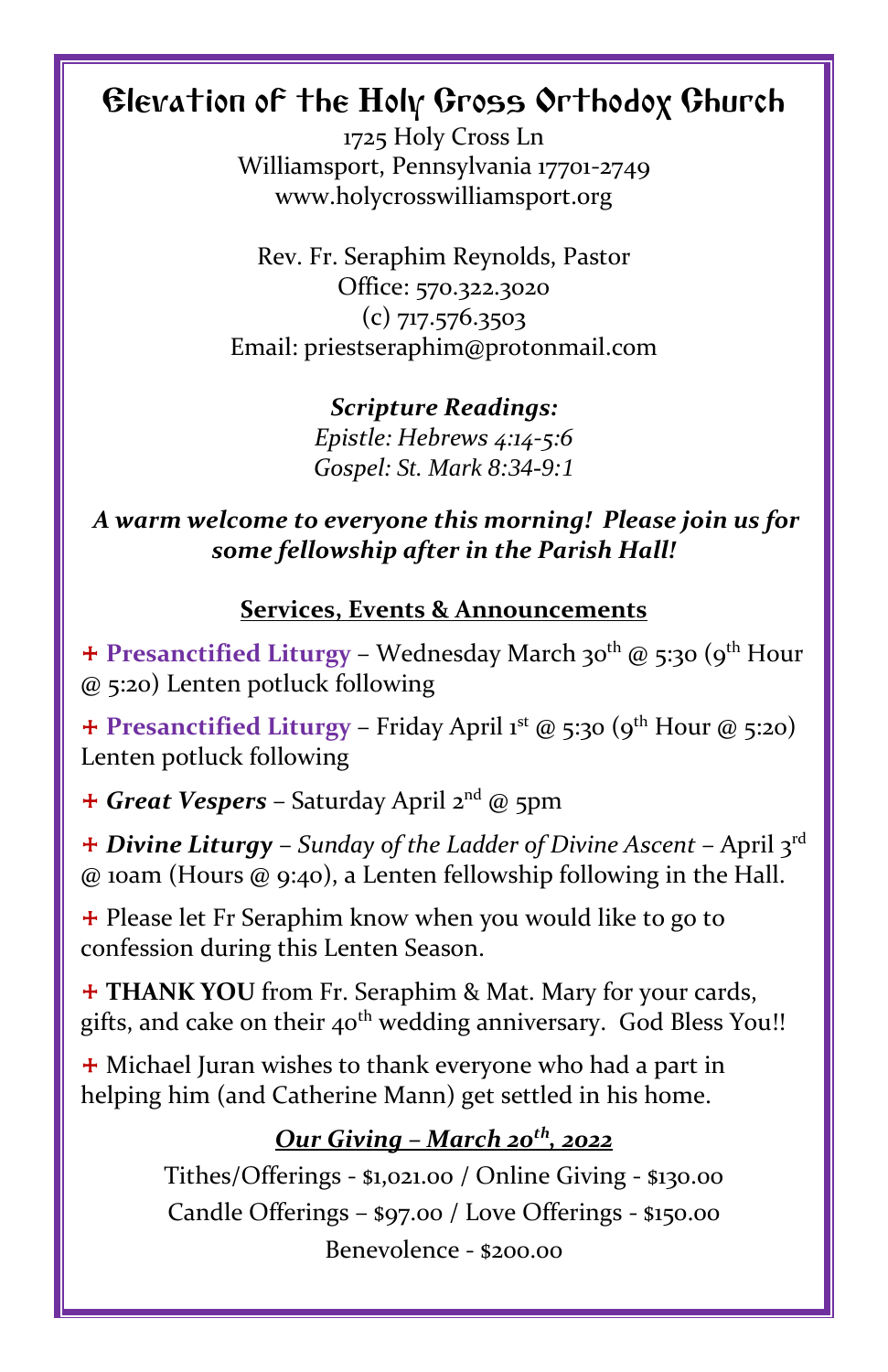*Regarding Holy Communion***:** Only those faithful who are Orthodox Christians and have properly prepared themselves by fasting, prayer [i.e., *Prayers Before Communion*], recent confession, and who were *at least present for the reading of the Epistle and Gospel* should approach to receive the Holy Eucharist. *We should all be at peace with everyone too***.** If you have any questions about Communion, please see Fr. Seraphim.  $\circled{c}$ 

### **THE TREE HEALS THE TREE -** Fr. Stephen Freeman

The Third Sunday of Great Lent is given to meditation on the Holy Wood of the Cross. I offer this mediation.

Readers of the New Testament are familiar with St. Paul's description of Christ as the "Second Adam." It is an example of the frequent Apostolic use of an allegoric reading of the Old Testament (I am using "allegory" in its broadest sense – including typology and other forms). Christ Himself had stated that He was the meaning of the Old Testament (John 5:39). Within the Gospels Christ identifies His own death and resurrection with the Prophet Jonah's journey in the belly of the fish. He likens His crucifixion to the serpent raised on a staff by which Moses healed the people of Israel. Without the allegorical use of the Old Testament – much of the material in the gospels and the rest of the New Testament would be unintelligible.

Orthodox Christians are very accustomed to this manner of handling Scripture – the hymnography (largely written during the Patristic period) of the Church's liturgical life is utterly dominated with such a use of allegory. The connections between New Testament and Old – between dogma and the allegory of Scriptural imagery is found in almost every verse offered within a service. Those who are not familiar with the Eastern liturgical life are unaware of this rich Christian heritage and of its deep doctrinal piety and significance.

In the feast of the Holy Cross, the hymnography at one point makes the statement, "The Tree heals the Tree." It is one of the marvelous commentaries on the life of grace and its relationship to the human predicament. It refers to the relationship between the Cross of Christ and the Tree of the Knowledge of Good and Evil. The latter was the source of